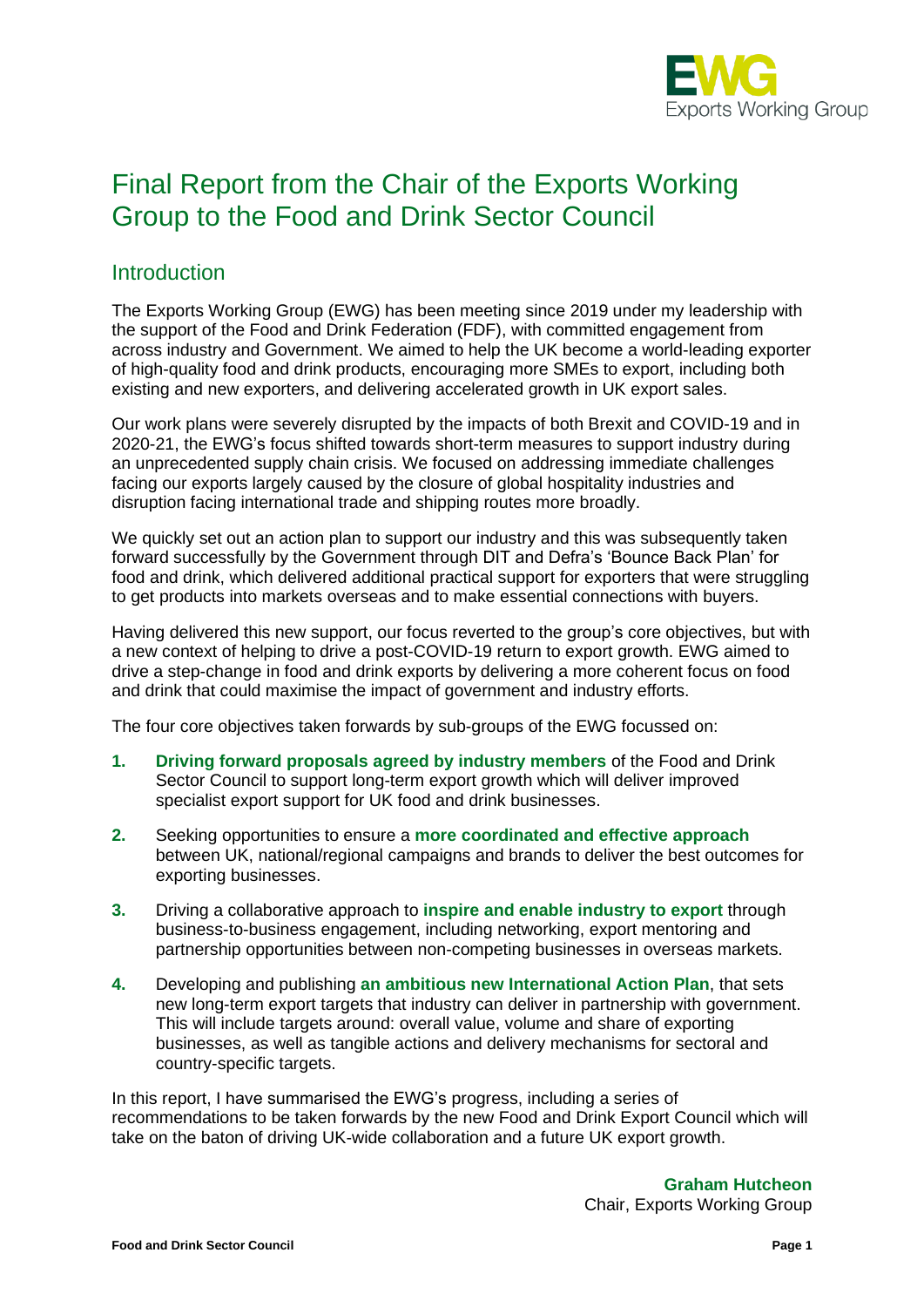# Drive forward proposals to support long-term export growth

The EWG produced a set of proposals titled "Driving Post-COVID-19 Export Growth in UK Agri-food and Drink" that was presented to and discussed by the Food and Drink Sector Council, agreed by industry members and welcomed by Government members. These proposals were subsequently backed by the Trade and Agriculture Commission (TAC).

The group proceeded to prioritise two actions from these proposals and in September 2021 we welcomed Government plans to take forward these two elements:

- a. creating a new Food and Drink Export Council to foster collaboration and a more joined-up approach across the UK.
- b. putting in place new Food and Agriculture Counsellors to support exports growth in key markets, building on existing models of success in China and the Gulf.

#### **Recommendations:**

- **1.** The Food and Drink Export Council should drive a new model of UK-wide collaboration and partnership that brings together export leads from Governments and industry across the UK, led by joint Government and industry co-chairs from the four nations.
- **2.** The Food and Drink Council should facilitate more effective pooling of knowledge and resources between the four nations and drive a most cost-effective approach to deliver improved value for taxpayer and industry investments.
- **3.** The Food and Drink Export Council should direct the Food is GREAT campaign, ensuring it complements national campaigns and fulfils its untapped potential to drive export growth.
- **4.** As proposed by Defra and DIT Ministers, the Food and Drink Export Council should be closely integrated with the Food and Drink Sector Council.
- **5.** The Food and Drink Export Council should pursue a data-led approach and should develop and agree ambitious new export growth targets for industry that complement existing industry ambitions.
- **6.** The Food and Drink Export Council should ensure the Food and Agriculture Counsellors are complemented by strong practical commercial support, encouraging close links between the Counsellors and industry to support their activities.

# Deliver a more coordinated approach between UK & national campaigns

Industry representatives from Wales, Scotland and Northern Ireland led a workstream that aimed to deliver a more coordinated and effective approach between UK, national/regional campaigns and brands to deliver the best outcomes for exporting businesses.

Successfully achieving this can drive UK Government's policy of "levelling up" and, if done correctly, will enable outcomes greater than those achievable by the individual four UK nations working in isolation. However, if it is done incorrectly, it risks driving collaborative endeavours of the four nations apart and undermining our efforts on the global market.

Key to delivering success will be leveraging the power of the GREAT brand while respecting the brands of the devolved nations. There has been good and progressive work to support the integration of DIT's new Trade Hubs with devolved administrations.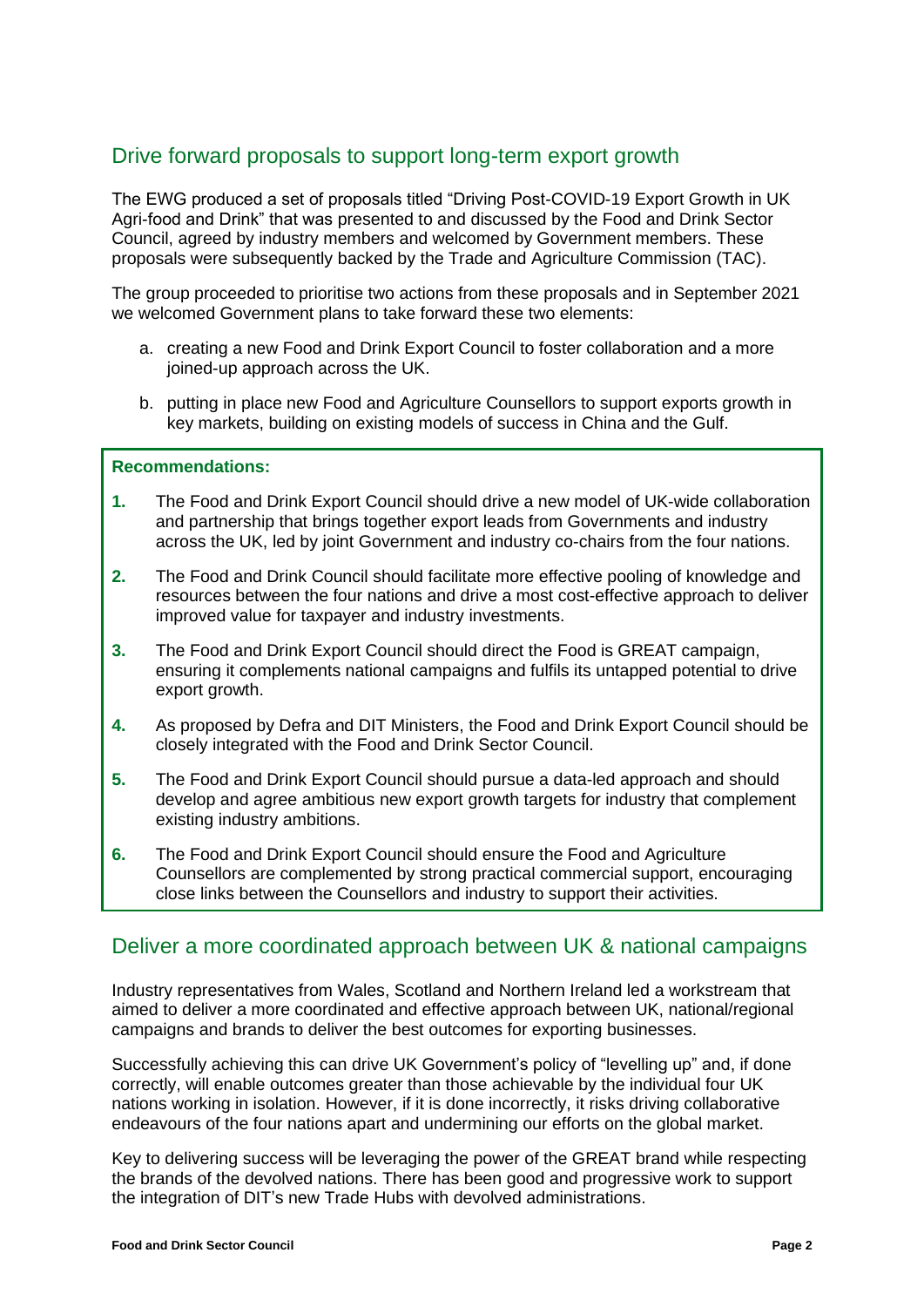#### **Recommendations:**

- **7.** The Food and Drink Export Council should facilitate agreement between industry and both the UK and devolved Governments of a structure that allows the four UK nations to collaborate effectively on market prioritisation, brands and campaign activities.
- **8.** The Food and Drink Export Council should agree priority country targets where the UK has a competitive advantage and where the four UK nations have aligned and common interests.
- **9.** Industry should clearly articulate to Government through the Food and Drink Export Council where tangible export opportunities exist with recommendations to focus overseas promotional activity.
- **10.** The Food and Drink Export Council should work with UK and devolved Governments to understand where the interaction of "GREAT" and "devolved" food and drink brands support and undermine UK company overseas export success.
- **11.** UK Government should collaborate with devolved Governments to understand how the GREAT brand interacts and provides mutual support to the devolved food and drink brands. This includes understanding where there is alignment and conflict.
- **12.** The Food and Drink Export Council should coordinate overseas promotional activities between UK Government and devolved Governments.
- **13.** The Food and Drink Export Council should act as a critical mechanism to bring key industry and Government representatives together across the four nations, to progress these recommendations and wider collaborative export activity.

# Inspire and enable industry to export

The most challenging and potentially wide-ranging workstream of the EWG looked at what is required to drive a more collaborative approach to inspire and enable industry to export through business-to-business engagement, including networking, export mentoring and partnership opportunities between non-competing businesses in overseas markets.

If the Export Champion Network could include 24 'Champions' across the regions, all offering one hour per week of support, that would offer over 1,200 hours of virtual export management. At today's rates, that could equate to c.£20k worth of advice – a model that could easily be scaled up.

#### **Recommendations:**

- **14.** The Export Champions should offer an agreed amount of 'pro-bono' time per month to support non-competing companies, to ensure the Export Champion network enables access to and engagement from non-exporting SMEs.
- **15.** Regional gaps in the availability of industry experienced International Trade Adviser (ITAs) should be addressed to ensure that businesses are able to access the Export Champion network.
- **16.** The Food and Drink Export Council should commission a working group to develop a communications plan to engage businesses using new and different content, podcasts, virtual get-togethers and focused events with Export Champion support.